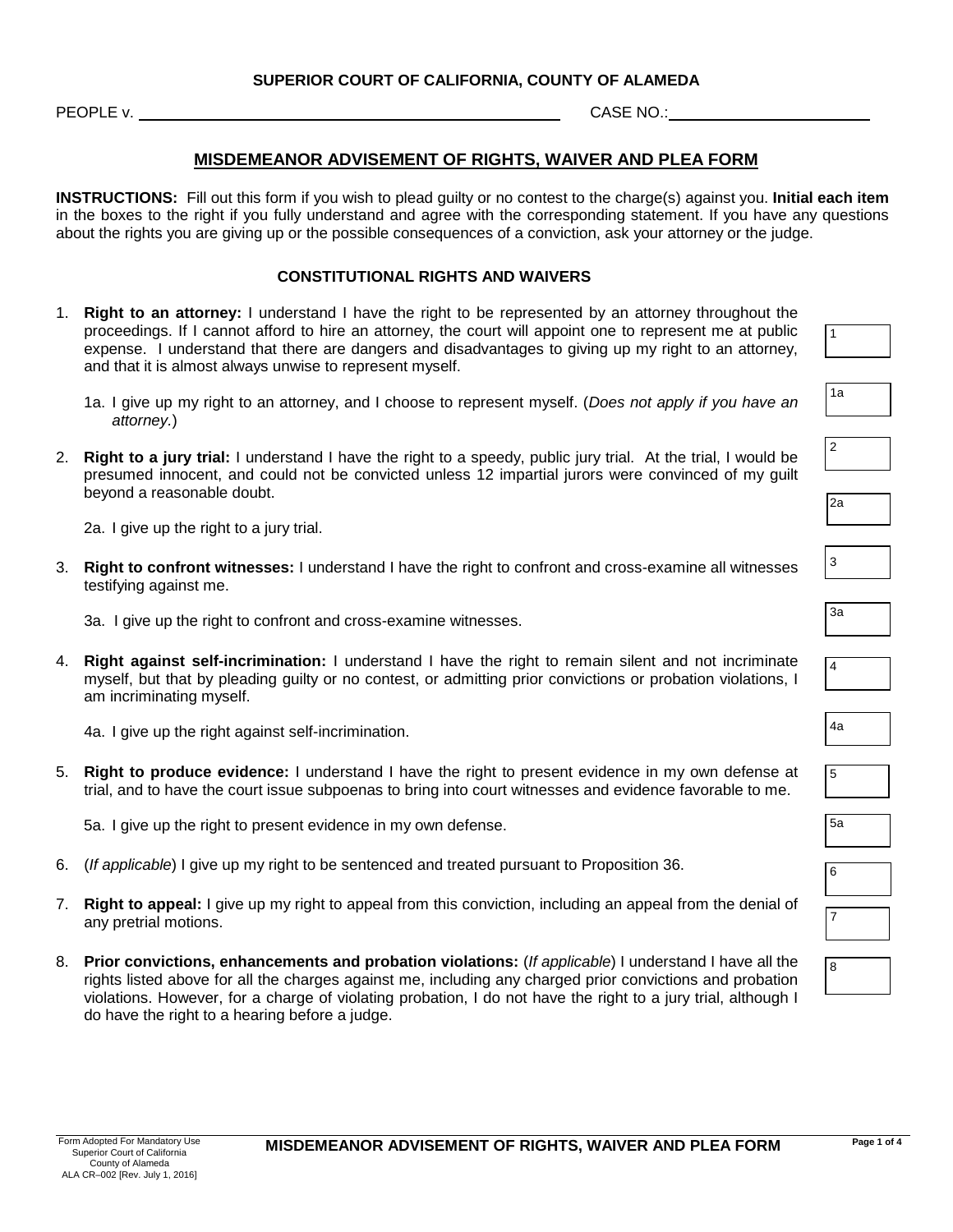#### **PLEA**

9. I understand I am pleading guilty or no contest and admitting the following offenses, prior convictions, and special punishment allegations, with the maximum punishment indicated below. Accordingly, I plead guilty  $\Box$  no contest to these charges and allegations. (Use page 3 if more space is needed)

| Count | Charge | <b>Priors/Allegations</b> | <b>Maximum Sentence - Jail/ Fines</b> |
|-------|--------|---------------------------|---------------------------------------|
|       |        |                           |                                       |
|       |        |                           |                                       |
|       |        |                           |                                       |
|       |        |                           |                                       |

10. I understand I am also charged with violating my probation in Case No.(s): and I freely and voluntarily admit the probation violation(s). (*Use page 3 if more space is needed*)

### **CONSEQUENCES OF PLEA**

11. I understand I will receive the following sentence: (*Use page 3 if more space is needed*) Probation:

| No other promises have been made to me. |
|-----------------------------------------|

- 12. I understand if I am not a citizen of the United States, this conviction may result in deportation, exclusion from admission to the United States, or denial of naturalization as a United States citizen.
- 13. I understand a plea entered in this case may be grounds for revocation of probation or parole which has been previously imposed on me in any other case(s).
- 14. I understand the conviction resulting from this plea can be used to increase future charges and sentences.
- 15. I understand that I may not receive, purchase, own or possess firearms for 10 years. If I now own or possess a firearm**,** I must transfer or dispose of that firearm within 30 days. Failure to comply with this section may result in either a fine or imprisonment in the county jail or state prison, or both.
- 16. I have discussed the charge(s), facts, and possible defenses with my attorney.
- 17. I agree the Court can impose lawful restitution attributable to any counts dismissed pursuant to this plea bargain.
- 18. I understand I have the right to be sentenced not less than 6 hours nor more than 5 days after my plea. I give up this right and agree to be sentenced at this time.
- 19. I understand I have the right to enter my plea before and to be sentenced by a judge. I give up this right and agree to enter my plea before and be sentenced by the following commissioner or temporary judge:

16

15

18

19

17

12

13

14

9

10

11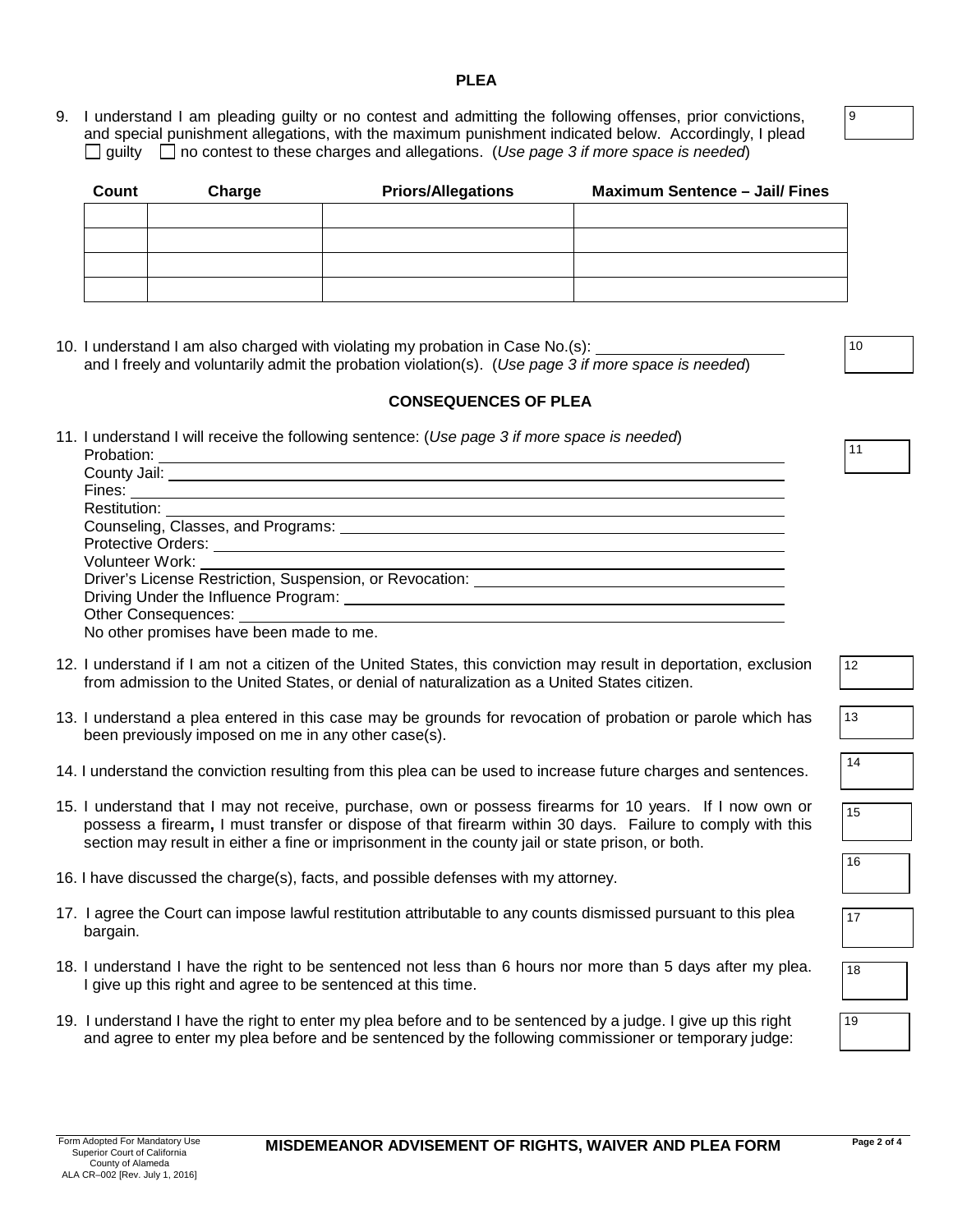## **ADDITIONAL PAGE**

# 9. (Continued from page 2)

| Count | Charge | <b>Priors/Allegations</b> | <b>Maximum Sentence - Jail/ Fines</b> |
|-------|--------|---------------------------|---------------------------------------|
|       |        |                           |                                       |
|       |        |                           |                                       |
|       |        |                           |                                       |
|       |        |                           |                                       |
|       |        |                           |                                       |
|       |        |                           |                                       |
|       |        |                           |                                       |
|       |        |                           |                                       |
|       |        |                           |                                       |
|       |        |                           |                                       |
|       |        |                           |                                       |
|       |        |                           |                                       |
|       |        |                           |                                       |
|       |        |                           |                                       |
|       |        |                           |                                       |
|       |        |                           |                                       |
|       |        |                           |                                       |
|       |        |                           |                                       |
|       |        |                           |                                       |
|       |        |                           |                                       |
|       |        |                           |                                       |
|       |        |                           |                                       |
|       |        |                           |                                       |
|       |        |                           |                                       |
|       |        |                           |                                       |
|       |        |                           |                                       |
|       |        |                           |                                       |
|       |        |                           |                                       |
|       |        |                           |                                       |
|       |        |                           |                                       |
|       |        |                           |                                       |